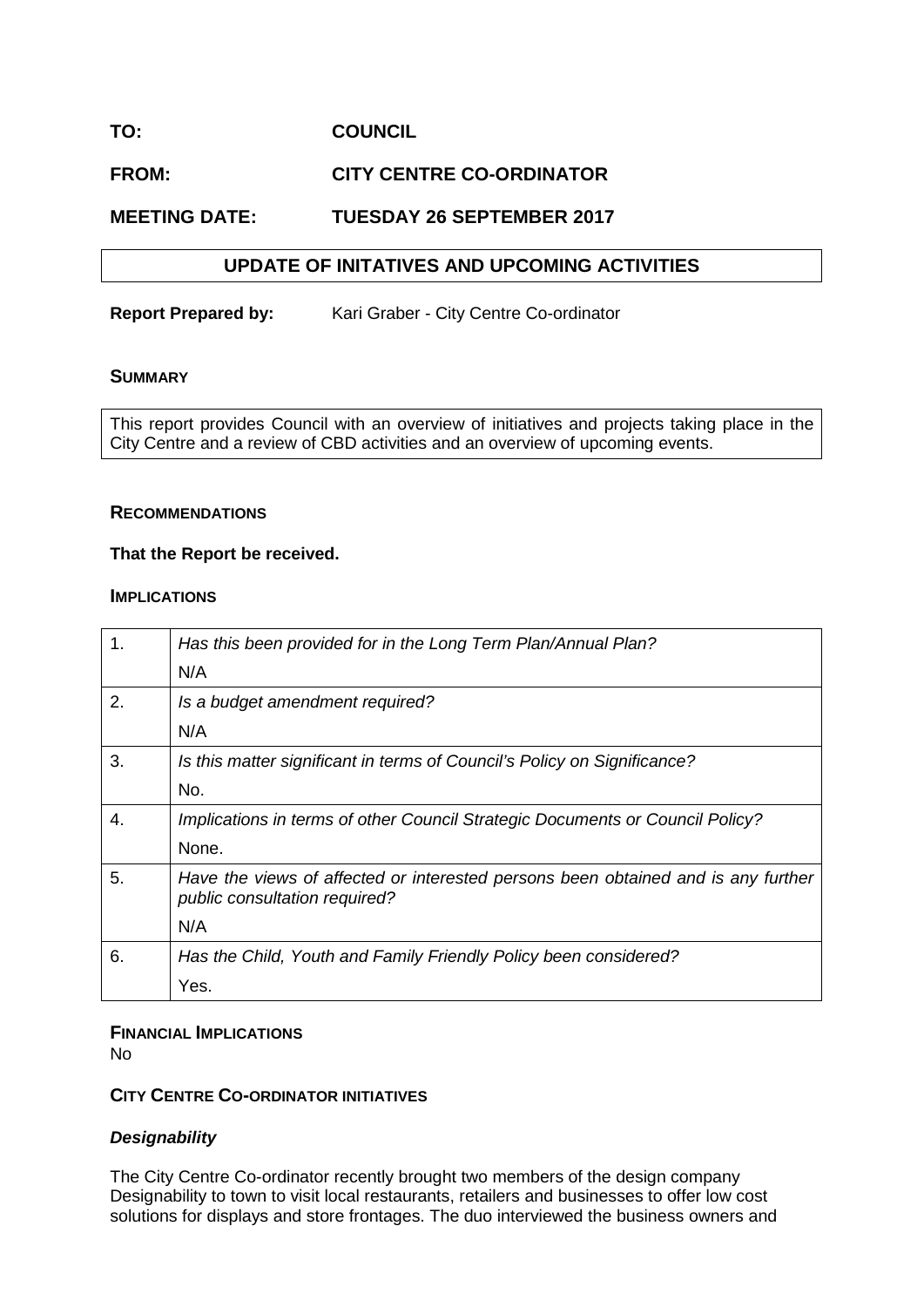managers to help provide low cost solutions for making shop frontages and layouts more appealing to consumers. These solutions included cut vinyl graphics, illuminated signage, merchandising aids, lighting and more. The service was provided free of charge to any business that wanted to use their expertise. The plans and feedback for businesses will be available for the retailers later this week.

## *Brand Unveiling and Launch*

The brand launch and unveiling has been hailed a major success. The feedback from the community and local business has been extremely positive with a number of them asking to use the new brand in a variety of ways, these include:

- [Skelts Jewellers](http://www.google.co.nz/url?sa=t&rct=j&q=&esrc=s&source=web&cd=2&cad=rja&uact=8&ved=0ahUKEwiT79ul5L7WAhVHi5QKHXWRC1wQFggzMAE&url=http%3A%2F%2Fwww.skeltsjewellers.co.nz%2Fringindex.php&usg=AFQjCNGrj8Z0NRvS4KaGqXv9r7d6uODcwg) on Esk Street manufacturing the Invercargill earrings and acting as a distributer to other businesses wishing to carry them.
- Fad Bastard Pies staff are wearing the new Invercargill shirts as their staff uniforms.
- Retailers including, Toi Toi Maori Gift Shop, E Hayes and Sons, Southland Museum and Gift Shop and the Airport gift shop are all carrying the new Invercargill branded products.
- Seriously Good Chocolate Company is struggling to keep up with the sales demands for the new branded chocolate boxes.
- Numerous other businesses have made contact to look at incorporating the branding in their marketing campaigns.

It is imperative for the branding to be successful, that Council continues to support the implementation of the branding through funding and messaging. The national and international attention from the brand has been extremely positive and has had a very large reach. The latest article about the brand features in the magazine Idealog, with a readership of over 10,000.

## *Key to the City for Mark Richardson*

The City Centre Co-ordinator in conjunction with Venture Southland and the support of the Invercargill Airport General Manager Nigel Finnerty, organised a key ceremony held at the airport for the arrival of Mark Richardson and the crew from the AM Show. Venture Southland had been working for months to bring the trio from the AM Show down for a visit to Southland and to surf at Curio Bay. Mark Richardson has been a supporter of Invercargill and Southland for a number of years, singing its praises on national television it seemed fitting to give him a key to the city as a token of our appreciation. The event at the airport had the following reach:

The AM Show -Followers: 248,000 (ish) -Views of Livestream: 79,000 -Shares of Livestream: 125 -Reactions (likes etc) of Livestream: 1,900

ICC -Followers: 4,907 -Views of Livestream: 10,700 -Shares of Livestream: 36 -Reactions (Likes etc) of Livestream: 303

Whats on Invers -Followers: 15,500 -Views of livestream: 10,000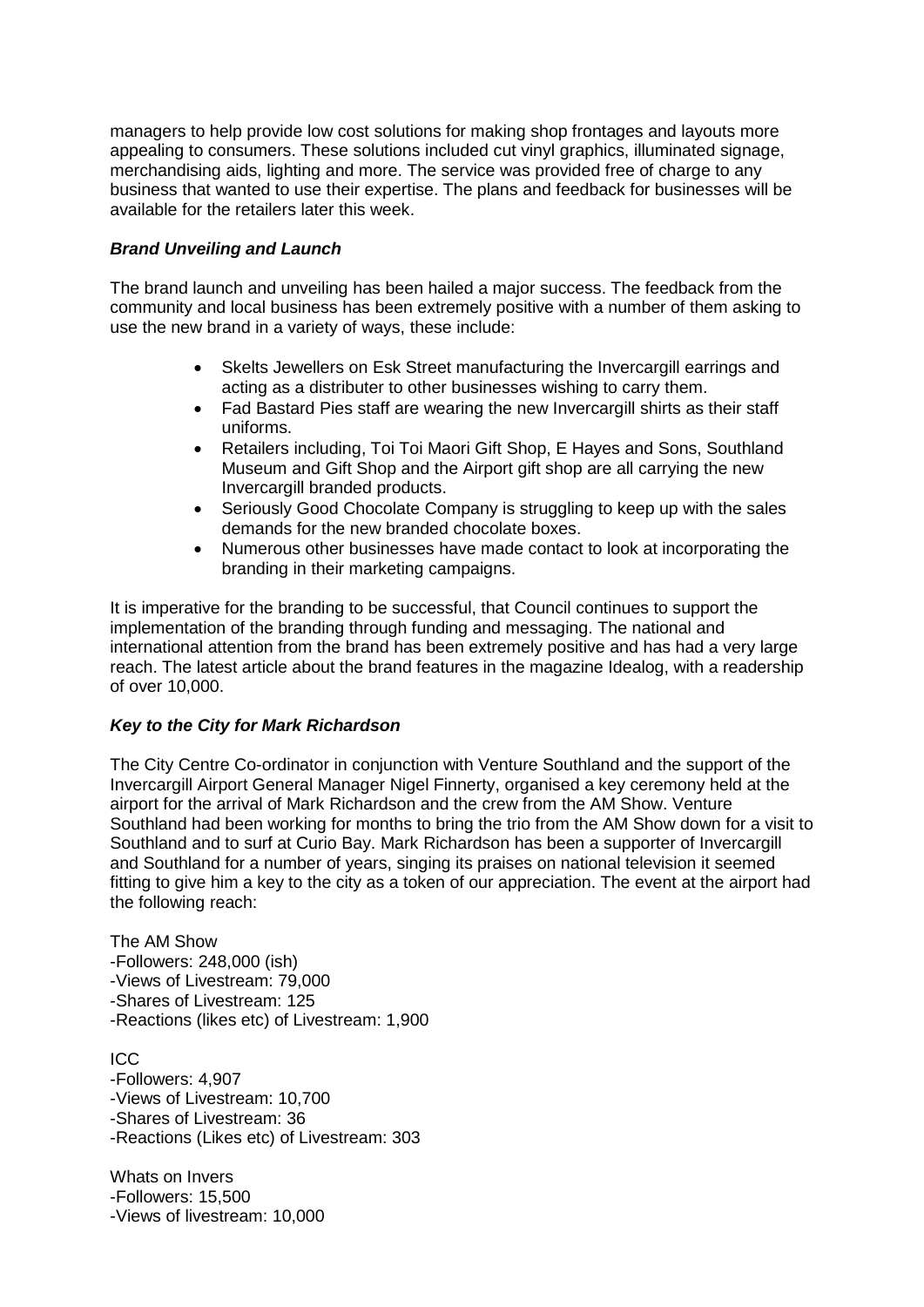-Shares of Livestream: 39 -Reactions (likes etc) of Livestream: 354

This does not include the publicity we received on the show the following Monday that reached hundreds of thousands of viewers. This event was a success due to the collaboration of our local businesses and agencies and showcases how collaboration is the key to our successes.

### **UPCOMING EVENTS**

### *Food Truck Fridays*

Food Truck Fridays were hailed as a major success last year and will be coming back again this year. A variety of businesses and food operators have requested this event continue as it increased sales for them. This was initially meant to start on Friday 22, September, however with the ice skating rink operating at the same time and many of the vendors setting up on site for 3 weeks the event has been moved to a start date of Friday 6, October.

### *Halloween Trick or Treating*

Again the Council will be sponsoring Trick or Treating in the city centre. This will be taking place on Saturday 28, October. Last year was far more successful than staff could have anticipated with an estimated 1000 children taking part in this activity. This year 95% of the retailers have agreed to take part again with new businesses also coming on board. The event will run for two hours from 1pm -3pm and again will be targeted to children preschool to primary school age accompanied by their parents. There will be candy alternatives on offer such as balloons, stickers, swim passes, carrots and apple slices. This year businesses that had a hard time coping with the large numbers will be offered volunteers to give out the treats.

#### *Gingerbread House Contest*

As part of our focus to help build economic stability in the city centre Christmas will be a big focus to help drive patronage of the city centre retailers and hospitality operators. The Council will be holding the second annual Gingerbread House Competition. This year we are hoping to increase the number of entries by encouraging school classes to get involved and enter a house. Last year's entries showcased the diversity in talent amongst our community and drew hundreds of visitors into the city centre. One of the long term goals for the City Centre Co-ordinator is to make the city centre a focus for Christmas and for the community to view this as a place to be to get into the holiday spirit and enjoy a variety of activities relating to Christmas. The houses will be on display in the Cambridge Arcade from December 9 to January 2.

#### *Christmas Festival and Market*

The Esk Street Christmas Festival and Market will take place on Saturday, 9 December this year and will feature live music, a craft market, and activities for children like gingerbread man decorating, a bouncy castle and a wandering Santa. Retailers will be having special one day sales and local attendance in the past has been in the hundreds, with an increase projected for this year.

## *City Centre Scavenger Hunt*

The Christmas scavenger hunt was a great success last year and gave families a reason to walk around and engage with local business. This activity will be happening again this year